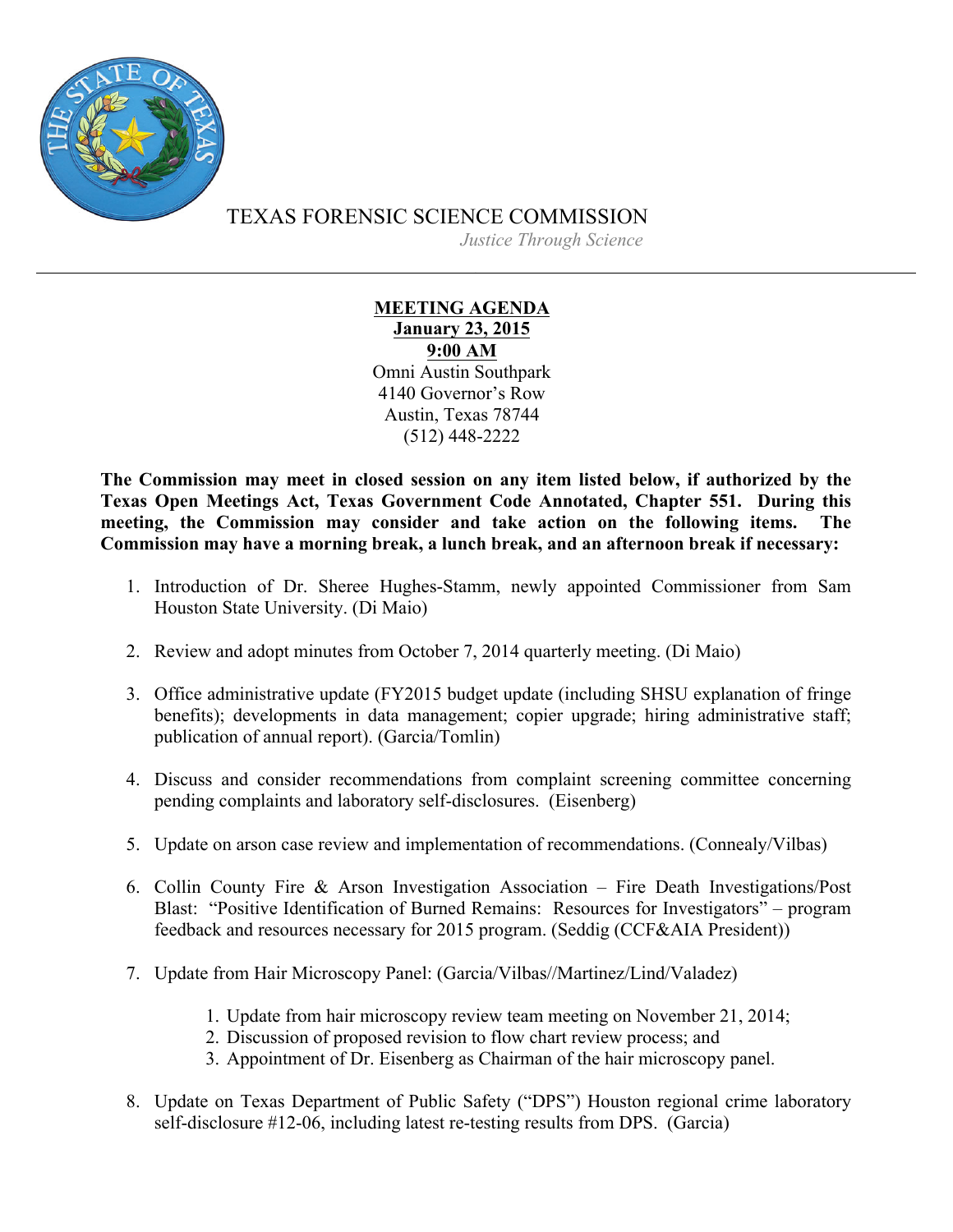- 9. Update from Houston Forensic Science Center (Toxicology) #14-13 investigative panel, including reviewing, editing and approving the final investigative report. (Alpert, Peerwani)
- 10. Update from Blazek (SWIFS Firearms/Tool Marks) #14-08 investigative panel. (Di Maio)
- 11. Update from IFL (Firearms/Tool Marks) #14-07 investigative panel. (Mozayani)
- 12. Update from Bell County (Digital Video Evidence) #14-1 investigative panel. (Barnard)
- 13. Update from forensic development committee: (Garcia)
	- a. Status of Blackboard-based forensic training program in collaboration with New York Office of Forensic Services (including possibility of funding for course design);
	- b. Status of scenario-based ethics training program;
	- c. Development of Michael Morton/*Brady* training project with TCJIU;
	- d. Need for root cause analysis training as addition to online course offering;
	- e. Update on Foresight support for Texas laboratories;
	- f. Upcoming AAFS meeting in Orlando;
	- g. Upcoming ASCLD meeting in Washington;
	- h. Election of new Forensic Development Committee member and Committee Chair; and
	- i. TACLD Hair/Fiber training funding.
- 14. Discussion of certification/licensure initiative and legislative developments regarding same. (Garcia/Gibbens)
- 15. Discussion of other potential legislative issues on horizon impacting the Commission, including "Office of Forensic Writs" bill and possible change to Commission's administrative attachment. (Garcia)
- 16. Development of guidance for judges and lawyers on forensic discovery issues in collaboration with Judge Hervey. (Alpert/Johnson)
- 17. Report from Texas Association of Crime Laboratory Directors Association President Bill Gibbens on the organization's January 22, 2015 meeting. (Gibbens)
- 18. Elect new Vice Chair for the Texas Forensic Science Commission. (Di Maio)
- 19. Review and fill any vacancies on Commission committees and investigative panels. (Di Maio)
- 20. Report from National Commission on Forensic Science October Meeting in Washington, DC (Di Maio).
- 21. Report from meeting of Scientific Area Committees in Norman, Oklahoma (Garcia).
- 22. Consider proposed agenda items for next quarterly meeting. (Di Maio)
- 23. Schedule and location of future meetings. (Di Maio)
- 24. Hear public comment. (Di Maio)